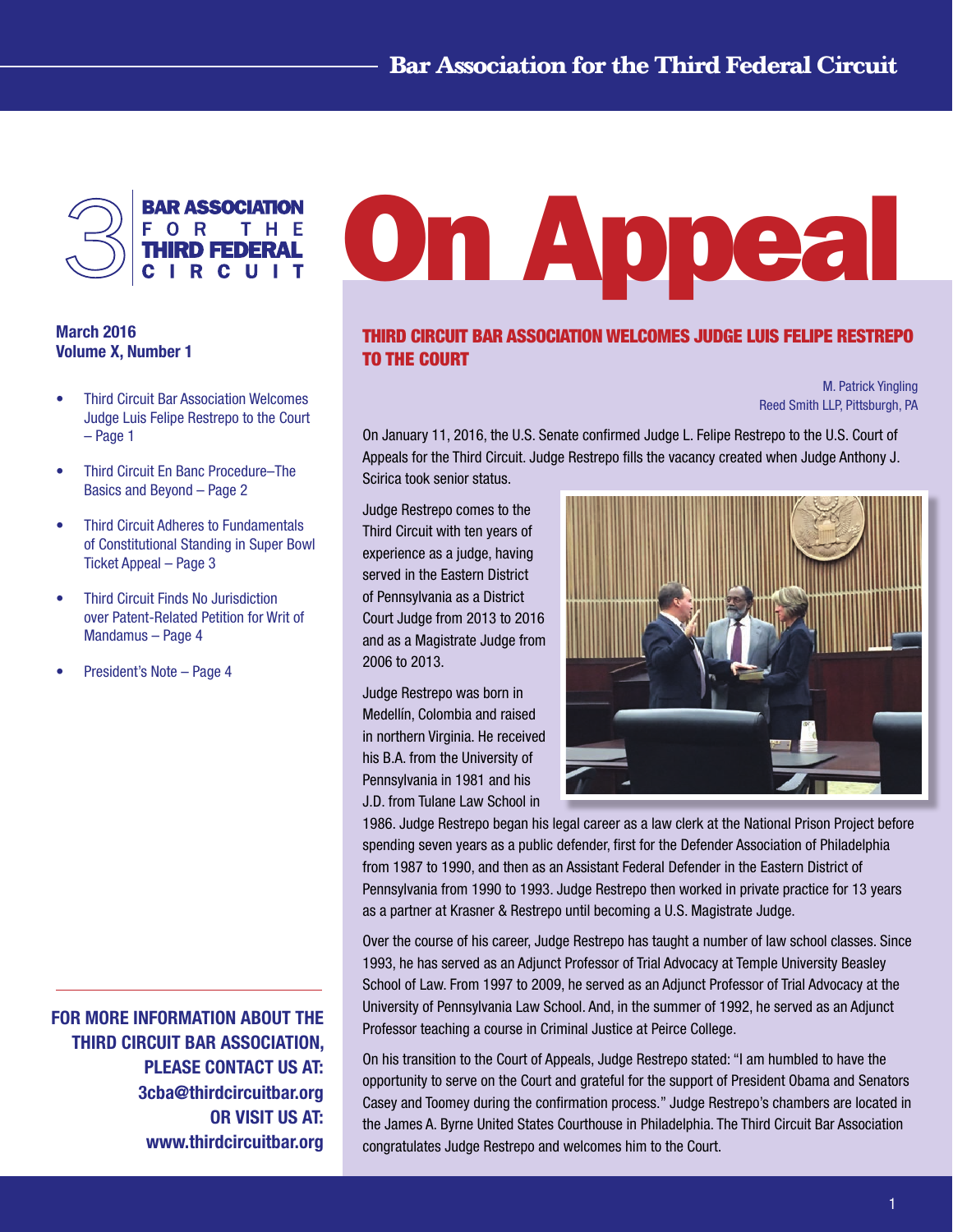

# THIRD CIRCUIT EN BANC PROCEDURE—THE BASICS AND BEYOND

#### After deciding just two en banc cases in 2014 and one in 2015, the Third Circuit is likely to be more active in 2016 with four en banc cases currently argued and pending decision. Despite this uptick, en banc rehearing remains infrequent enough that even experienced Third Circuit practitioners may benefit from a refresher on how it works.

Let's start with the basics.

What is en banc rehearing? Federal appeals courts almost always decide cases using three-judge panels. But in very rare instances, the court decides cases en banc. In recent years the Third Circuit has done so in roughly 1 out of every 1000 cases it decides. En banc means the entire court decides the case, but figuring out exactly what "the entire court" means can get tricky.

Which judges participate in an en banc rehearing? ("Participate" means to vote on which side wins the case (affirm or reverse), *not* on whether to grant rehearing in the first place.)

- All of the active Third Circuit judges (right now there are 13; senior judges are not "active judges" in this sense);
- Minus active judges who recuse; and
- Plus any senior Third Circuit judges who (a) sat on the original panel *and*  (b) elected to participate in the en banc hearing.

Senior Third Circuit judges who did not sit on the panel are not eligible to participate in the en banc, period. (Several other circuits allow this.) Visiting judges (judges who are not Third Circuit judges) are not eligible to participate in en banc rehearing, period, even if they *did* sit on the panel, per 3d Cir. IOP 9.5.3.

If rehearing en banc has been granted, how can you tell which judges are participating? You can tell if active judges recused, or if senior judges on the panel opted in, by examining the order granting rehearing en banc. It gives a list of judges, and that identifies the judges who are participating in the en banc rehearing of that case as of that date. (After this, subtractions would occur only if a judge leaves the court or belatedly recuses; additions would occur only if a newly confirmed judge joins the court before en banc oral argument.)

Which judges get a vote on whether to grant en banc rehearing in the first place? It's the same as who gets to participate—except that no senior judges get to vote, even if they sat on the panel.

So much for the basics, now for some more-obscure en banc issues. First, some issues about the vote on whether to grant rehearing:

What if there is a tie about whether to grant rehearing en banc? It takes a majority to grant rehearing, so a tie means rehearing en banc is denied. That in turn means a three-judge panel decides the appeal, so, if there already is a panel opinion, it remains in force.

#### Matthew Stiegler Law Office of Matthew Stiegler, Philadelphia, PA

Is en banc rehearing ever granted *before* there is a panel ruling? Yes. The court can grant rehearing en banc any time it wants, and it doesn't have to wait for a party to ask. In cases where en banc rehearing is granted, it is not unusual in recent years for the Third Circuit to do so before the panel issues any opinion.

Which majority is required to grant rehearing en banc—all active judges, or only *participating* active judges? If judges recuse, does that reduce the number of votes needed to grant rehearing? In some circuits it does not, but in the Third Circuit it does. 3d Cir. LAR 35.3 says, "For purposes of determining the majority number necessary to grant a petition for rehearing [*see* 28 USC 46(d)], all circuit judges currently in regular active service *who are not disqualified* will be counted." (IOP 9.5.3 is to the same effect.) That means you only need a majority of non-disqualified judges. (But be aware that a very authoritative secondary source cites Rule 35.3 to mean that the Third Circuit will not grant rehearing en banc unless a majority of active judges are not disqualified, so if this situation arises, confusion is possible.)

And here are some issues for cases where rehearing en banc has been granted:

If en banc rehearing is granted, what happens to the panel decision? If there was a panel opinion issued before rehearing is granted, it is vacated in the order granting rehearing en banc. It's like the panel opinion never existed. En banc opinions often do not discuss the prior panel opinion in the case.

What if there is a tie by the en banc court about whether to affirm or reverse? An en banc tie affirms the district court's judgment and leaves the district court's ruling in place. It does not reinstate the panel opinion. It is similar to a non-precedential affirmance by judgment order.

If a judge takes senior status while the en banc case is pending, does s/he still get a vote? Yes. If a judge voted on whether to grant rehearing en banc, that judge gets to participate in the entire rehearing even if s/he goes senior.

If a new judge joins the court while en banc rehearing is pending, does the judge get a vote? It depends. The court's consistent practice is that new judges always participate in en banc cases if they are commissioned before the en banc oral argument, but not if they are commissioned after oral argument. Thus, Judge L. Felipe Restrepo participated in the two en banc cases argued in February because he was commissioned in January.

In the end, en banc rehearing will always be rare, so memorizing all of its procedural wrinkles is less important than knowing they exist and remembering where to go for answers.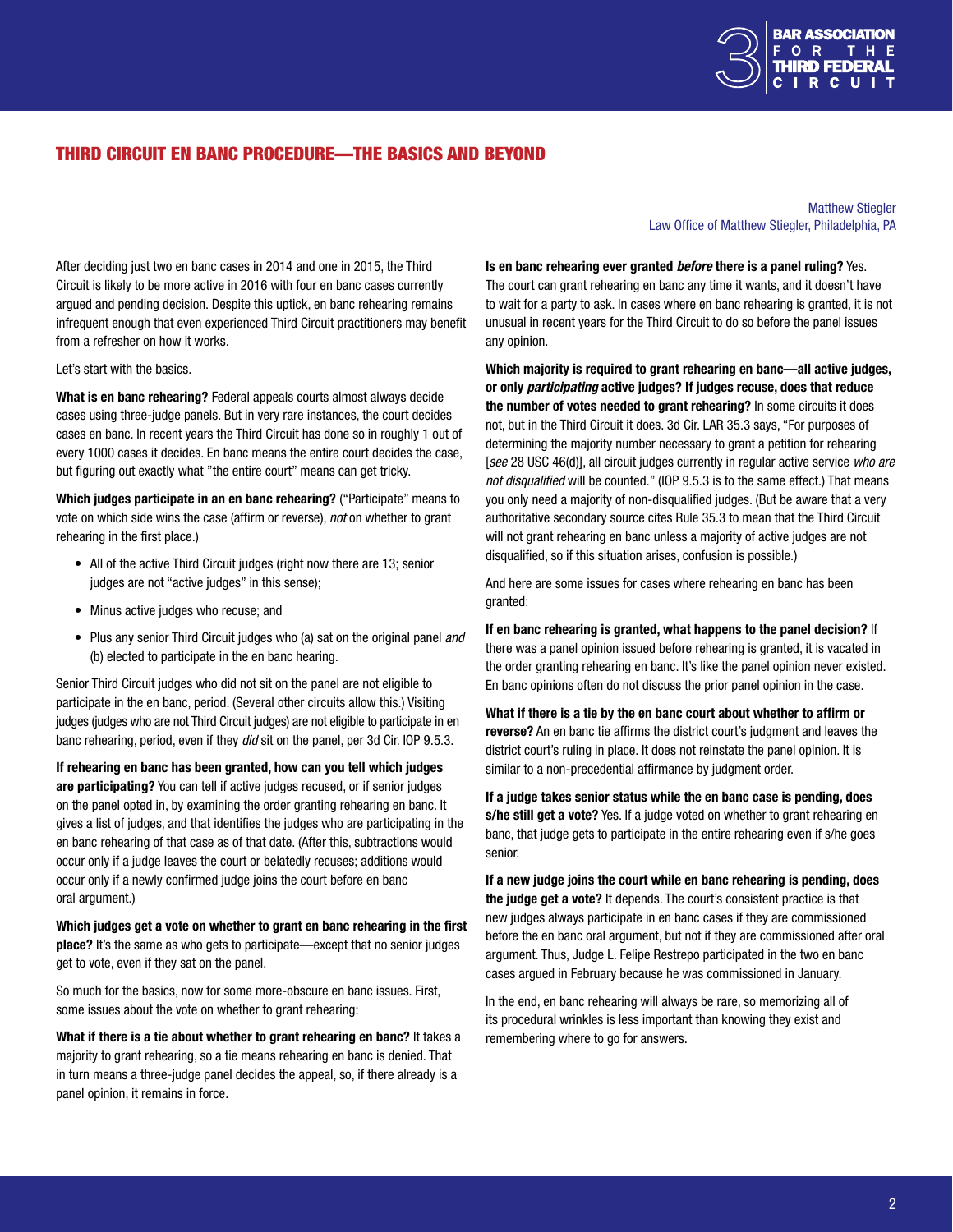

# THIRD CIRCUIT ADHERES TO FUNDAMENTALS OF CONSTITUTIONAL STANDING IN SUPER BOWL TICKET APPEAL

*Finkelman et al. v. National Football League et al.*, 810 F.3d 187 (3d Cir. 2016)

#### Richard G. Freeman Law Office of Richard G. Freeman, Philadelphia, PA

The U.S. Court of Appeals for the Third Circuit, in *[Finkelman et al. v. National](http://www2.ca3.uscourts.gov/opinarch/151435p.pdf)  [Football League et al](http://www2.ca3.uscourts.gov/opinarch/151435p.pdf).*, convincingly closed the door on two putative class action plaintiffs who had sued the NFL on the grounds that its ticketing policies wrongly denied them an opportunity to buy a ticket to the Super Bowl. In concluding that the litigants lacked standing, the Court composed a primer on constitutional standing that probably should be reduced to an app available on every first-year law student's iPhone.

The two named plaintiffs in this case, Josh Finkelman and Ben Hoch-Parker, wanted to attend Super Bowl XLVIII, which was held in New Jersey in 2014. Finkelman bought two tickets on the resale market, allegedly for much more than face price. Hoch-Parker—confronted with the high prices in that market—opted not to purchase any. The plaintiffs then brought a class action against the NFL and various affiliated entities in the District of New Jersey, alleging that the NFL's practice of distributing 99% of Super Bowl tickets to NFL teams and League insiders, while designating only 1% of tickets for purchase by the general public, violated New Jersey's rarely litigated "Ticket Law," N.J. Stat. Ann. § 56:8-35.1, which appears in New Jersey's Consumer Fraud Act and provides that "[i]t shall be an unlawful practice for a person, who has access to tickets to an event prior to the tickets' release for sale to the general public, to withhold those tickets from sale to the general public in an amount exceeding 5% of all available seating for the event."

The District Court dismissed the plaintiffs' suit for failure to state a claim, specifically concluding that (1) the NFL did not "withhold" any tickets to the Super Bowl; (2) Finkelman failed to plead causation under the Ticket Law; and (3) "unjust enrichment" did not apply because there was no contractual relationship between the NFL and the parties. The District Court only addressed standing with respect to Hoch-Parker. It concluded that since Hoch-Parker decided not to buy a ticket, he suffered no harm or loss sufficient to invoke the intervention of an Article III court.

On appeal, in an opinion authored by Judge Fuentes and joined by Judges Smith and Barry, the Third Circuit found standing to be lacking for both Finkelman and Hoch-Parker. After asking the parties to submit supplemental briefing on the question of standing, the Third Circuit set aside all state-law and causation questions and proceeded first to the standing issue, recognizing that a "federal court's obligation to assure itself that it has subject matter jurisdiction over a claim is antecedent to its power to reach the merits of that claim." After inferentially taking the NFL to task for not focusing its attack on the question of standing, the Court itemized the three prerequisites of standing: "(1) an injury-in-fact, (2) a sufficient causal connection between the injury and

the conduct complained of, and (3) a likelihood that the injury will be redressed by a favorable decision." In further detailing the prerequisites, the Court emphasized that to allege an injury-in-fact, "a plaintiff must claim the invasion of a concrete and particularized legally protected interest resulting in harm that is actual or imminent, not conjectural or hypothetical." The Court also explained that the causation criterion "requires the alleged injury to be fairly traceable to the challenged action of the defendant, and not the result of the independent action of some third party not before the court."

Applying the well-settled law on standing to Hoch-Parker, the Court concluded that "[b]ecause Hoch-Parker never purchased a ticket on the secondary market, he suffered no more injury than any of the possibly tens of thousands of people who thought about purchasing a ticket to the Super Bowl and chose not to." "Article III is simply not that expansive," is the epitaph the Court applied to Hoch-Parker's lawsuit after stating that under Hoch-Parker's concept of injury, "*everyone* who contemplated buying a Super Bowl ticket but decided against it would have standing to bring a claim under the Ticket Law." (Reading the opinion, one wonders whether one or several of the judges aired the word "floodgates" among their clerks in deciding the appeal).

With regard to Finkelman, the Court also found standing to be lacking. In response to Finkelman's argument that the NFL's misconduct prevented him from purchasing a face-price ticket, the Court held that because Finkelman failed to enter the NFL's ticket lottery, "there was always a *zero* percent chance that he could procure a face-price ticket." On Finkelman's second theory that the NFL's conduct caused price inflation, thus entitling Finkelman and others who bought tickets on the secondary market to a refund of the amount they paid over the face price—the Court reasoned that because Super Bowl ticketholders have a great incentive to resell their tickets for a price higher than face value regardless of whether the NFL illegally withholds tickets, the Court had "no way of knowing whether the NFL's withholding of tickets would have had the effect of increasing or decreasing prices on the secondary market" and emphasized that speculation was insufficient to sustain Article III standing.

Finally, because the NFL did not raise the issue of Finkelman's Article III standing before the District Court, the Third Circuit remanded for the District Court to determine whether leave to amend the complaint should be granted.

When it is all said and done, one passage from the opinion appears to sum up the essence of the case: "Just as the realities of supply and demand mean that not everyone who wants to attend a popular event will be able to do so, federal courts, too, are not open to everyone who might want to litigate in them."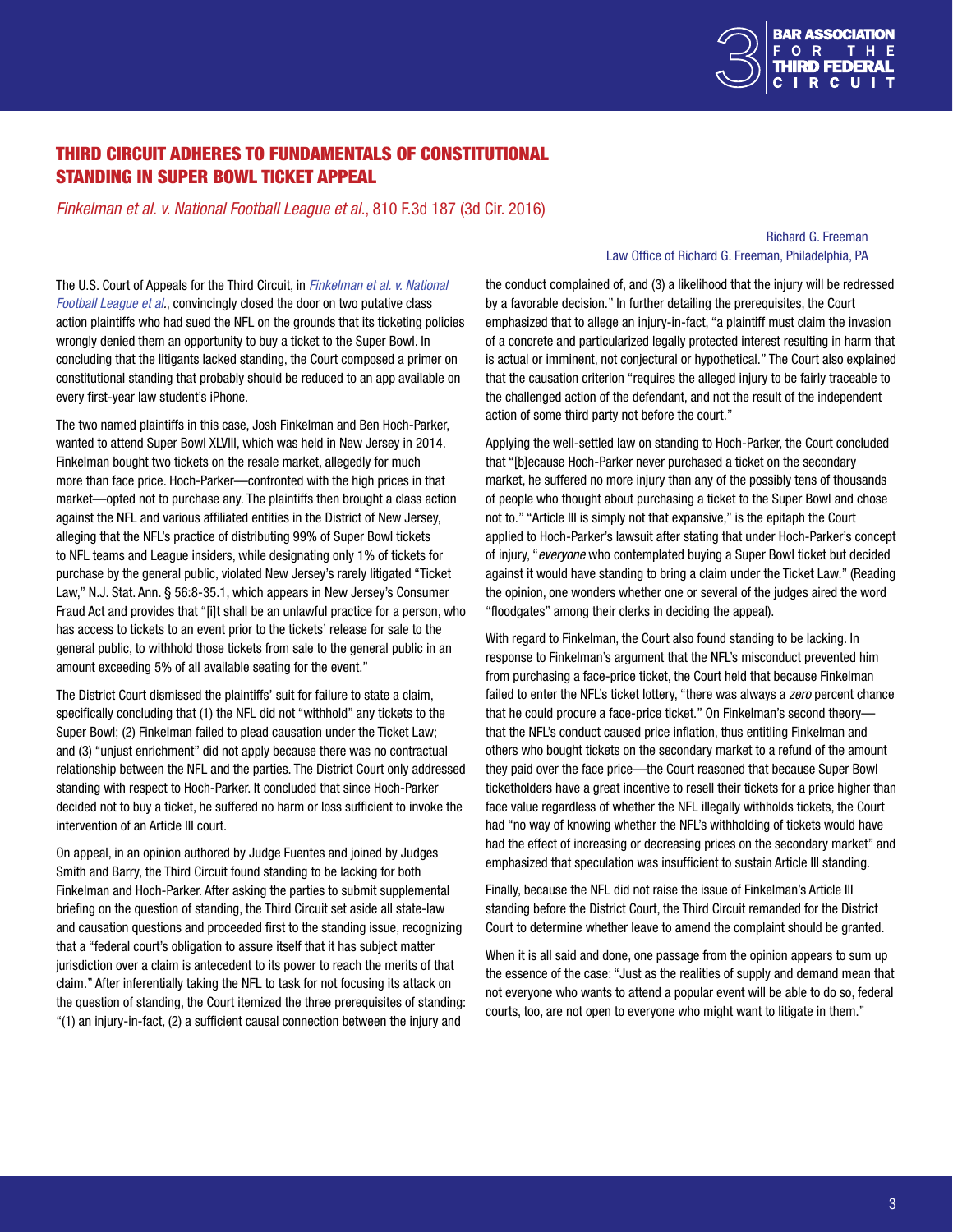

# THIRD CIRCUIT FINDS NO JURISDICTION OVER PATENT-RELATED PETITION FOR WRIT OF MANDAMUS

*In re Dr. Lakshmi Arunachalam*, 812 F.3d 290 (3d Cir. 2016)

When it comes to interpreting statutes, every word matters. Recently, in *[In re Dr. Lakshmi](http://www2.ca3.uscourts.gov/opinarch/153569p.pdf)  [Arunachalam](http://www2.ca3.uscourts.gov/opinarch/153569p.pdf)*, the United States Court of Appeals for the Third Circuit emphasized that point in holding that three words in 28 U.S.C. § 1651 were dispositive of significant jurisdictional issues in patent actions. Specifically, the Third Circuit held that a close reading of § 1651(a) definitively established that the proper court to rule on a petition for writ of mandamus arising out of a patent action in the United States District Court for the District of Delaware was not, as petitioner argued, the Third Circuit. Instead, it was the United States Court of Appeals for the Federal Circuit that properly had jurisdiction over a petition for writ of mandamus for an order requiring the disqualification of a district judge. While the Third Circuit ordinarily would have appellate jurisdiction over an action arising out of the District of Delaware, the court found that the patent-related nature of the case mandated transfer to the Federal Circuit, which has exclusive jurisdiction over appeals in patent infringement actions.

The matter reached the Third Circuit after Arunachalam, plaintiff in a number of patent suits filed in the District of Delaware, sought to disqualify the District Judge because he owned mutual funds with holdings in some of the corporate defendants in Arunachalam's actions. The District Judge denied Arunachalam's motions to disqualify, and Arunachalam subsequently sought a writ of mandamus from the Third Circuit.

#### Operation of the All Writs Act

Although it is 28 U.S.C. § 1295(a)(1) that provides for the Federal Circuit's exclusive jurisdiction over appeals in patent infringement cases, the Third Circuit's decision that the Federal Circuit had exclusive jurisdiction hinged primarily on the phrase "in aid of" found in § 1651(a). The latter statute, more familiarly known as the All Writs Act, was crucial to the Third Circuit's determination that it lacked jurisdiction over Arunachalam's petition.

#### Brian Willett Reed Smith LLP, Pittsburgh, PA

The per curiam opinion noted that because Arunachalam's actions were "premised solely on alleged patent infringement," § 1295(a) (1) provided the Federal Circuit with exclusive jurisdiction over any final decisions in the actions. Then, acknowledging that "identify[ing] a jurisdiction that the issuance of the writ might assist" is a prerequisite for considering an application for mandamus, the Third Circuit found that in light of the Federal Circuit's exclusive jurisdiction, "it does not appear that the actions may at some future time come within th[is] court's appellate jurisdiction." Accordingly, acting on the writ would not be "in aid of" the Third Circuit's jurisdiction, as the court lacked appellate jurisdiction over the actions.

#### Supporting Case Law

In addition to the statutory interpretation, the Third Circuit drew support for its ruling from decisions in other Circuits, noting that "the only Courts of Appeals to have addressed this issue have concluded that they lack jurisdiction to issue writs of mandamus in patent infringement actions over which the Federal Circuit has exclusive appellate jurisdiction." Specifically, the Third Circuit pointed to *Lights of America, Inc. v. United States District Court for the Central District of California*, 130 F.3d 1369, 1370 (9th Cir. 1997), in which the Ninth Circuit held it lacked jurisdiction over an emergency petition for writ of mandamus due to the Federal Circuit's exclusive jurisdiction over appeals in patent actions and observed that the "All Writs Act is not itself a source of jurisdiction." Similarly, in *In re BBC International, Ltd.*, 99 F.3d 881 (7th Cir. 1996), the Seventh Circuit found it lacked authority to rule on a writ of mandamus to transfer litigation because, due to § 1295(a) (1), the Federal Circuit would have exclusive jurisdiction over any appeal from a lower court decision.

#### Petitioner's Arguments Unpersuasive

The Court of Appeals also explained its rationale for rejecting Arunachalam's other authorities. First, contrary to Arunachalam's arguments, jurisdiction

#### President's Note

Peter Goldberger President, Third Circuit Bar Association

This issue of the Third Circuit Bar Association newsletter once again brings us a variety of interesting and informative articles to enhance our knowledge and understanding of appellate practice. Brian Willett, from Pittsburgh, and Rick Freeman, from Philadelphia, draw our attention to two recent decisions that highlight the sort of issues that cannot be overlooked, despite the natural tendency we all share to focus immediately on the merits of a legal dispute—appellate jurisdiction and Article III standing. Each of these decisions teaches a lesson with value far beyond the particular facts of the case at hand.

Our stalwart newsletter co-editor, Patrick Yingling, introduces us to the Third Circuit's newest judge, L. Felipe Restrepo. Readers who have not had the pleasure of knowing Judge Restrepo as a practitioner, as a U.S. Magistrate or as a District Judge in E.D.Pa., will enjoy learning about his unique background as we all welcome him to the Court of Appeals. His wait for confirmation was too prolonged, and still leaves the Court with vacancies. I hope all members of the Association will encourage their Senators to keep judicial nominations on the agenda, even during an election year.

Matt Stiegler, whose "CA3 Blog" is a must-read for those of who practice in the Circuit, offers a succinct and informative guide to the en banc process. Beginners and experienced practitioners alike will find something in this piece that they didn't know before but wish they had.

The latest revision of the Association's indispensable Practice Guide will be out soon, and made available to all members. As always, the Board thanks you for your continued membership and your support for the Court and for our Bar Association.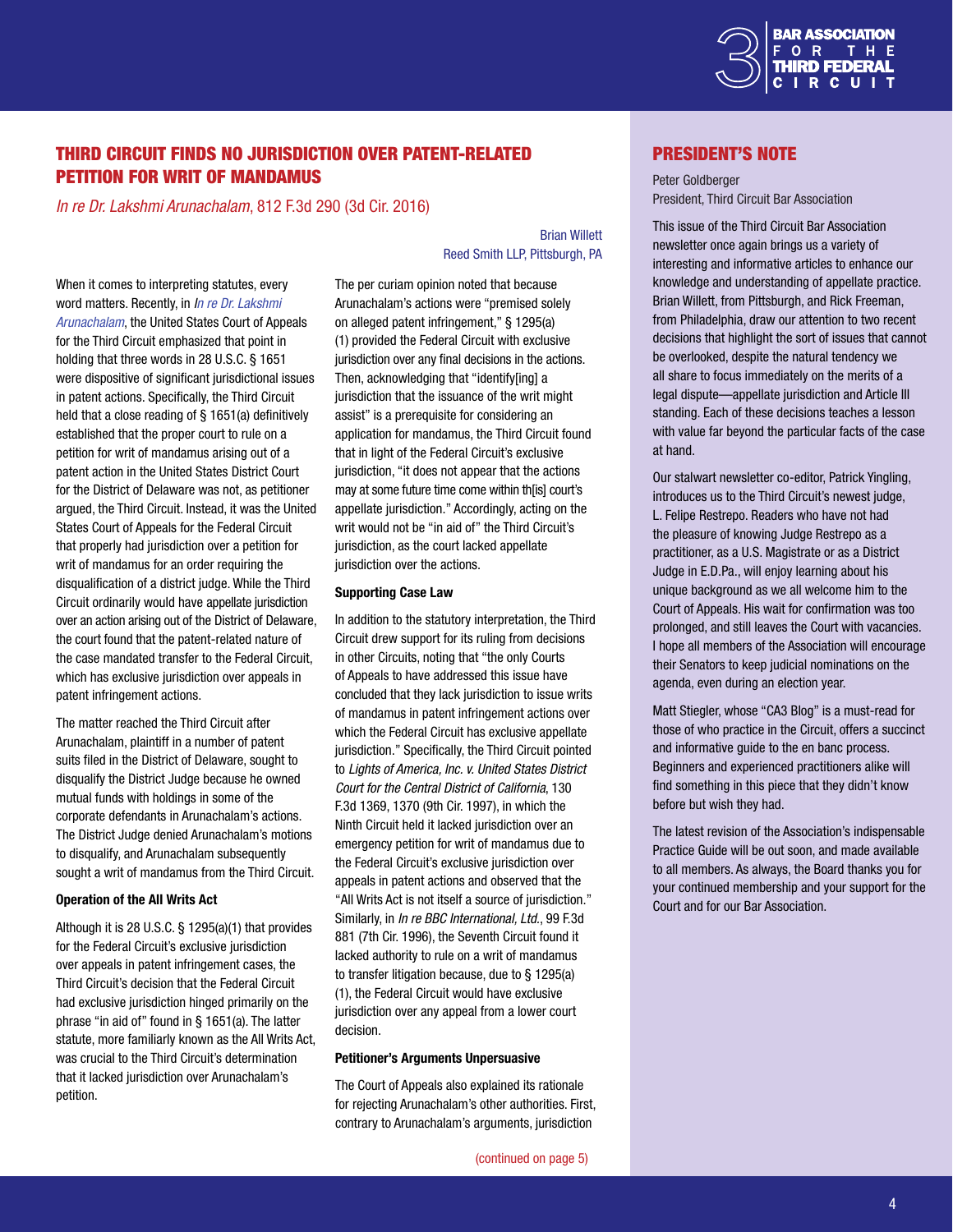

# <span id="page-4-0"></span>THIRD CIRCUIT FINDS NO JURISDICTION OVER PATENT-RELATED PETITION FOR WRIT OF MANDAMUS

— continued from page 4

could not be based on 28 U.S.C. § 1294(1), the residual jurisdictional statute, because that statute applies only to appeals, not writs of mandamus.

Second, the Third Circuit found Arunachalam's reliance on *Medtronic AVE, Inc. v. Advanced Cardiovascular Systems, Inc.*, 247 F.3d 44 (3d Cir. 2001) to be of no moment. There, the Court held that it had jurisdiction, not over a writ of mandamus petition, but to review an interlocutory but immediately appealable order in a patent action.

While the Third Circuit acknowledged the mandate of § 1295(a)(1) in *Medtronic*, it reasoned that the statute applied only to final decisions, and an interlocutory order denying a stay pending arbitration would thus not fall within its purview. Additionally, the court noted that in *Medtronic*, it was considering jurisdiction in the appellate context (as opposed to the mandamus context), so its decision was based upon which court properly had jurisdiction in the present, not the future. Accordingly, § 1651's constraint on issuing writs "in aid of" its jurisdiction would be inapplicable.

# SAVE THE DATE

The Federal Court Section of the Allegheny County Bar Association is pleased to invite members of the Third Circuit Bar Association to save the date for a continuing legal education opportunity:

# 2016 Third Circuit Review of Cases

Join a panel of distinguished moderators who will engage Third Circuit Judges in a lively and informative discussion of the past year's most notable cases.

#### Thursday, May 19 2:00 to 4:00 p.m.

Joseph F. Weis Jr. United States Courthouse Pittsburgh, Pennsylvania

Reception to follow.

Watch your inbox! Details and a registration link will be emailed to Third Circuit Bar Association members.